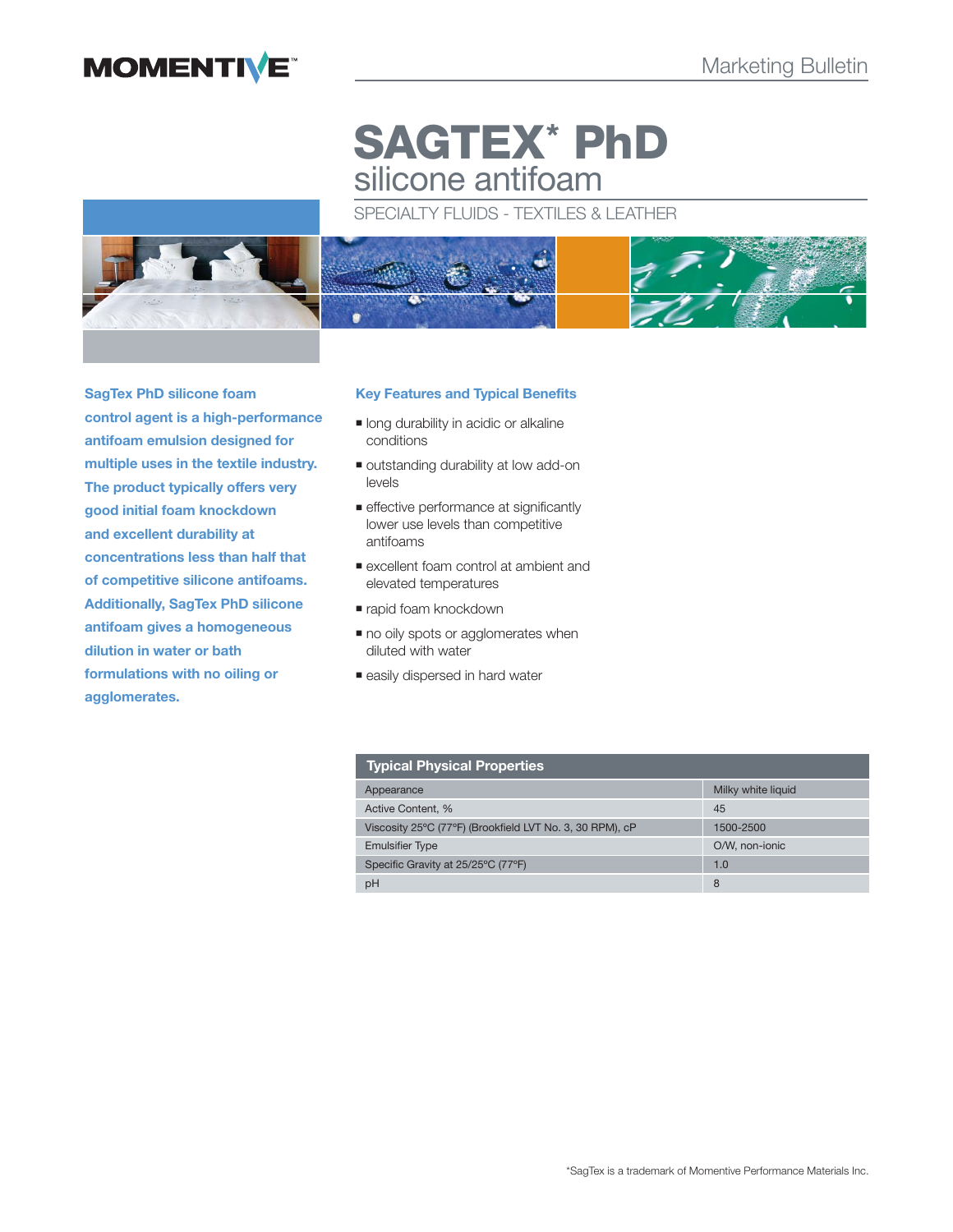# **How to Use**

SagTex PhD silicone foam control agent is a medium viscosity emulsion that can be easily transferred from its original package using piston pumps. Centrifugal pumps are not recommended, as they risk destabilizing, and in extreme cases, separating the emulsion. In low viscosity formulations, preliminary stability and compatibility studies must be conducted prior to formulation design.

For process application, we recommend prediluting SagTex PhD silicone foam control agent with cold water (less than 18°C) in a ratio of 1:1 to 1:20. If the diluted SagTex PhD emulsion will be stored before use, then care must be taken to ensure stability of the dilution. Stability can be extended by adding small amounts of a suitable thickening agent, such as xanthan gum or polyacrylates, to the diluting water. Commercial biocides containing 2-Methyl-4 Isothiazolin-3 one and/or 2-Bromo-2-nitro-1,3-propanediol are very effective in this type of product.

A suggested starting concentration is typically between 0.1 and 2 percent, but this will vary depending on the severity of the foaming problem.

### **Performance Data**

## Shake Test

Glass bottles containing a blend of a one percent octylphenol ethoxylate solution and the antifoams were shaken using a laboratory wrist action shaker at ambient temperature. Four shakes were carried out; each one lasting longer. At the end of each shake, the amount of time it took for the foam to collapse (clear break) was recorded. Figure 1 shows these results. Note that SagTex PhD silicone foam control agent was quicker at controlling foam and showed excellent durability at half the concentration of the competitive material.

## **Figure 1: Faster Break Time – Shake Test with One Percent Octylphenol Ethoxylate Solution at Ambient Temperature**



# Recirculation Tests

The following test compares antifoams under dynamic conditions. Two hundred and fifty milliliters of a one percent octylphenol ethoxylate solution is recirculated through a glass cell using a centrifugal pump. As soon as the foam height reaches twenty-four centimeters, the antifoam is injected into the solution without stopping the recirculation. The foam height versus time is recorded.

In this test, SagTex PhD silicone foam control agent showed excellent durability and equivalent foam knockdown compared to the competitive material at half the concentration.



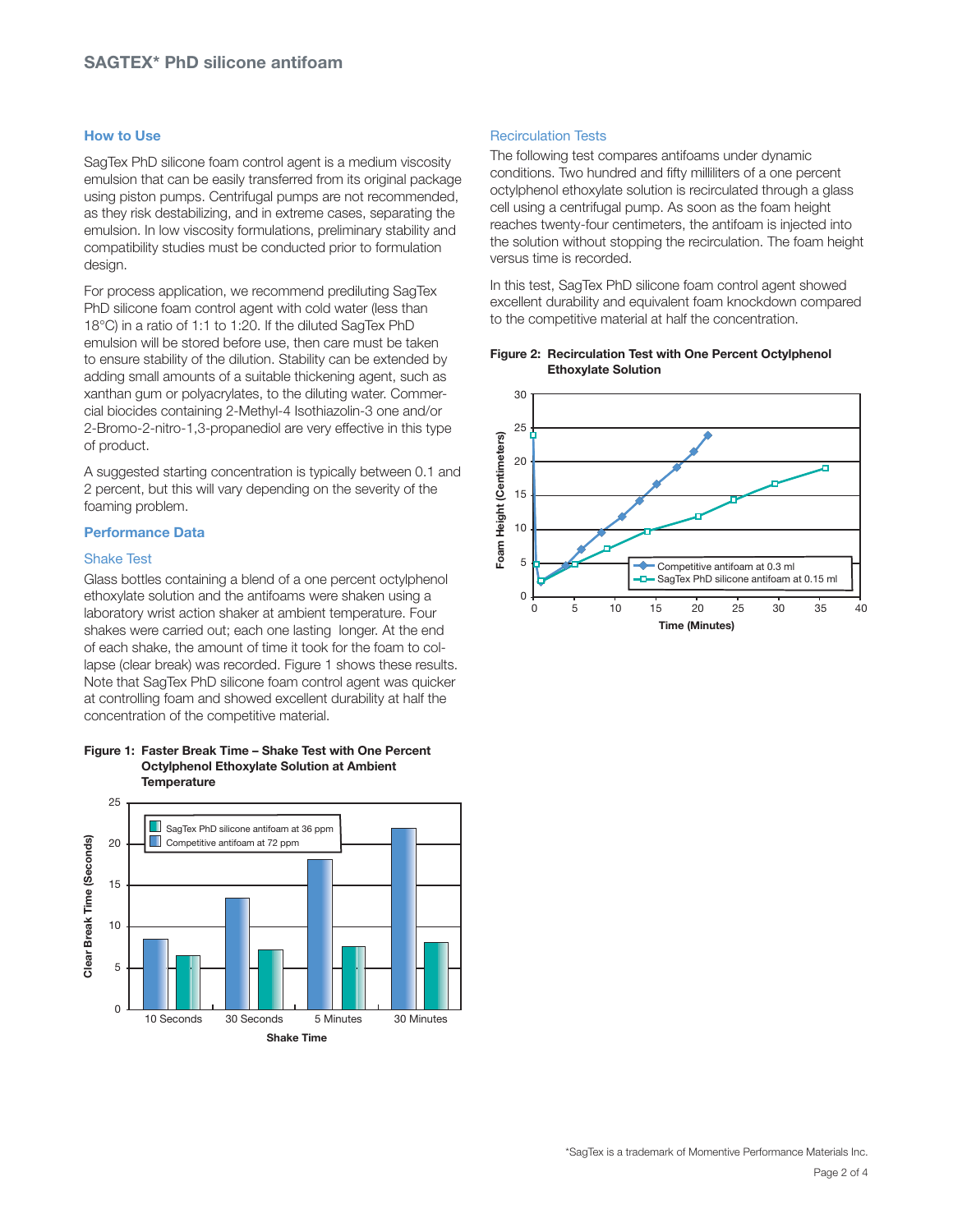# **Patent Status**

Technical subject matter in this publication is described and protected by one or more pending US patent applications and foreign counterparts.

Nothing contained herein shall be construed to imply the nonexistence of any relevant patents or to constitute the permission, inducement or recommendation to practice any invention covered by any patent, without authority from the owner of the patent.

# **Product Safety, Handling and Storage**

Customers considering the use of this product should review the latest Material Safety Data Sheet and label for product safety information, handling instructions, personal protective equipment if necessary, and any special storage conditions required. Material Safety Data Sheets are available at www.momentive.com or, upon request, from any Momentive Performance Materials representative. Use of other materials in conjunction with Momentive Performance Materials products may require additional precautions. Please review and follow the safety information provided by the manufacturer of such other materials.

# **Limitations**

Customers must evaluate Momentive Performance Materials products and make their own determination as to fitness of use in their particular applications.

# **Emergency Service**

Momentive Performance Materials maintains an around-the-clock emergency service for its products.

| Location                       | <b>Emergency Service Provider</b>                                                                    | <b>Emergency Contact Number</b> |
|--------------------------------|------------------------------------------------------------------------------------------------------|---------------------------------|
| Mainland U.S., Puerto Rico     | <b>CHEMTREC</b>                                                                                      | 1-800-424-9300                  |
| Alaska, Hawaii                 | <b>CHEMTREC</b>                                                                                      | 1-800-424-9300                  |
| Canada                         | <b>CHEMTREC</b>                                                                                      | 1-800-424-9300                  |
| Europe, Israel                 | <b>NCEC</b>                                                                                          | +44 (0) 1235239670              |
| Middle East                    | <b>NCEC</b>                                                                                          | +44 (0) 1235239671              |
| Asia Pacific (except China)    | <b>NCEC</b>                                                                                          | +44 (0) 1235239670              |
| China                          | <b>NCEC</b>                                                                                          | +86-10-5100-3039                |
| Latin America (except Brazil)  | <b>NCEC</b>                                                                                          | +44 (0) 1235239670              |
| <b>Brazil</b>                  | SOS Cotec                                                                                            | 08000111767 or 08007071767      |
| All other locations world wide | <b>NCEC</b>                                                                                          | +44 (0) 1235239670              |
| At sea                         | Radio U.S. Coast Guard in U.S. waters<br>NCEC in International waters                                | +44 (0) 1235239670              |
|                                | For Health related calls, contact Momentive Performance Materials at +1-518-233-2500 (English only). |                                 |

DO NOT WAIT. Phone if in doubt. You will be referred to a specialist for advice.